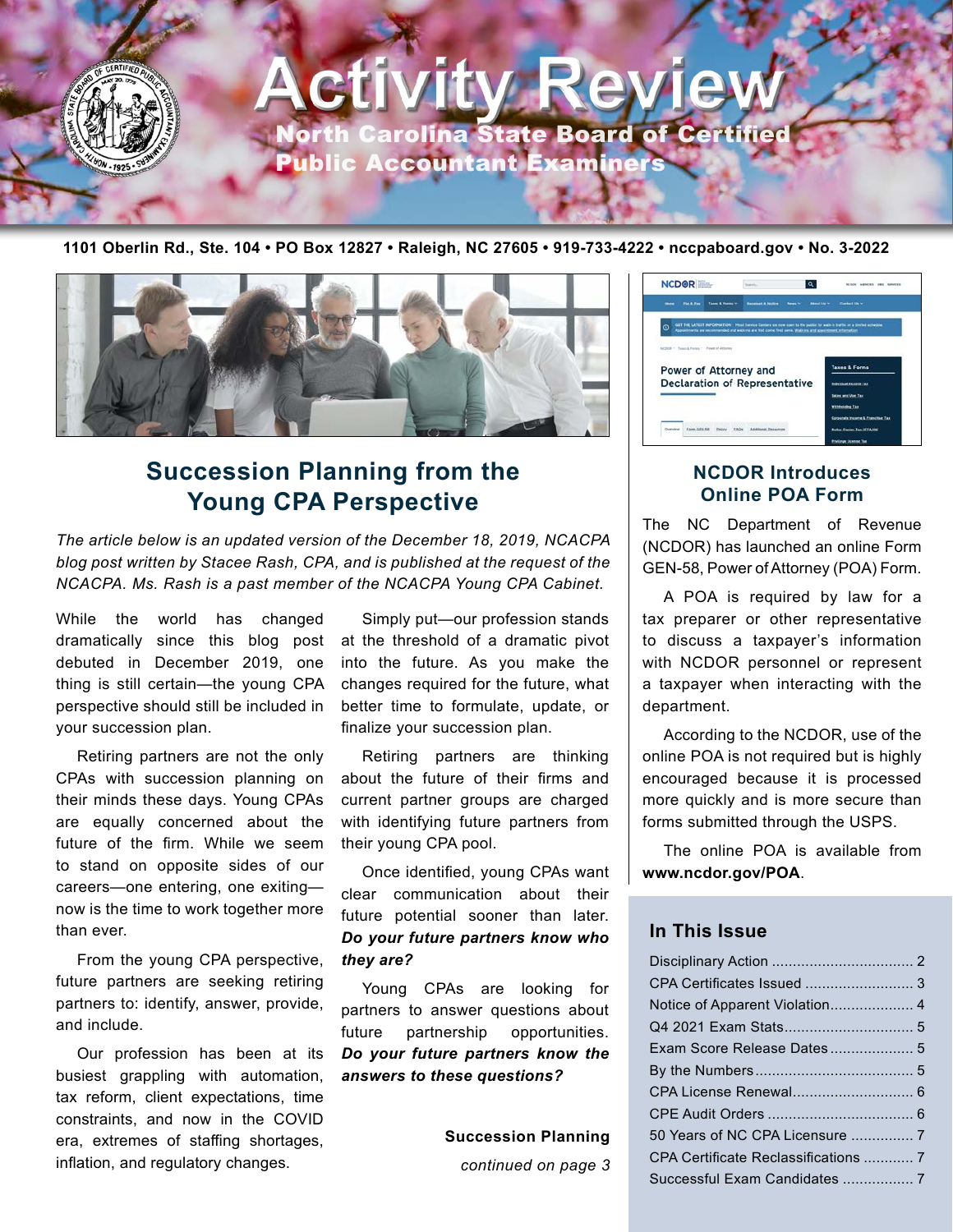# **Disciplinary Action**

*Pursuant to NCGS 93-12(9), "any disciplinary action taken [by the Board] shall be in accordance with the provisions of Chapter 150B of the General Statutes. The clear proceeds of any civil penalty assessed under this section shall be*  remitted to the Civil Penalty and Forfeiture Fund in accordance with G.S. 115C-457.2." NCGS 115C-457.1(b) states, *"The Fund shall be administered by the Office of State Budget and Management. The Fund and all interest accruing to the Fund shall be faithfully used exclusively for maintaining free public schools."*

# **JULIE BOYD BARBA, #42759 | RALEIGH, NC**

*THIS CAUSE*, coming before the North Carolina State 7. The Respondent did not use the examination an-Board of CPA Examiners ("Board") at its offices at 1101 Oberlin Road, Raleigh, Wake County, North Carolina, with a quorum present. Pursuant to N.C. Gen. Stat. §150B-41, the Board and the Respondent stipulate to the following:

- l. Julie Boyd Barba, CPA (hereinafter "Respondent"), is the holder of North Carolina certificate number 42759 as a Certified Public Accountant.
- 2. At all times relevant to this Order, Respondent was a partner at KPMG LLP ("KPMG").
- 3. On or about June 17, 2019, KPMG and the Securities and Exchange Commission ("SEC") entered into an Order imposing disciplinary action against KPMG ("SEC Order").
- 4. The SEC Order was partially premised upon the following:

KPMG audit professionals--at all levels of seniority--engaged in misconduct in connection with examinations on internally administered training courses that were intended to test whether they understood a variety of accounting principles and other topics of importance.

- 5. KPMG has identified the Respondent as one of those individuals who received exam answers in connection with internally-administered training requirements.
- 6. More specifically, the Respondent has confirmed that, in late September or early October 2018, while a partner at KPMG, she received an unsolicited email containing examination answers in connection with certain internal training requirements. The Respondent did not take timely action to report her receipt of these examination answers. The Respondent self-reported the incident to KPMG in December 2018.
- swers she received, and her completion of the aforementioned internal training requirements was not used to satisfy her annual CPE requirement mandated by the Board.
- 8. The Respondent wishes to resolve this matter by consent and agrees that the Board staff and counsel may discuss this Consent. Order with the Board ex parte, whether or not the Board accepts this Consent Order as written. The Respondent understands and agrees that this Consent Order is subject to review and approval by the Board and is not effective until approved by the Board at a duly constituted Board Meeting.

*BASED UPON THE FOREGOING*, the Board makes the following Conclusions of Law:

- 1. The Respondent is subject to the provisions of Chapter 93 of the North Carolina General Statutes and Title 21, Chapter 08 of the North Carolina Administrative Code, including the Rules of Professional Ethics and Conduct promulgated and adopted therein by the Board.
- 2. By virtue of the facts set forth above, the Respondent violated 21 NCAC 08N .0203.
- 3. Per N.C. Gen. Stat. §93-12(9), and also by virtue of the Respondent's consent to this Order, the Respondent is subject to the discipline set forth below.

*BASED ON THE FOREGOING* and in lieu of further proceedings, the Board and the Respondent agree to the following Order:

1. The Respondent, Julie Boyd Barba, CPA, is hereby censured.

*Approved by the Board on January 24, 2022.*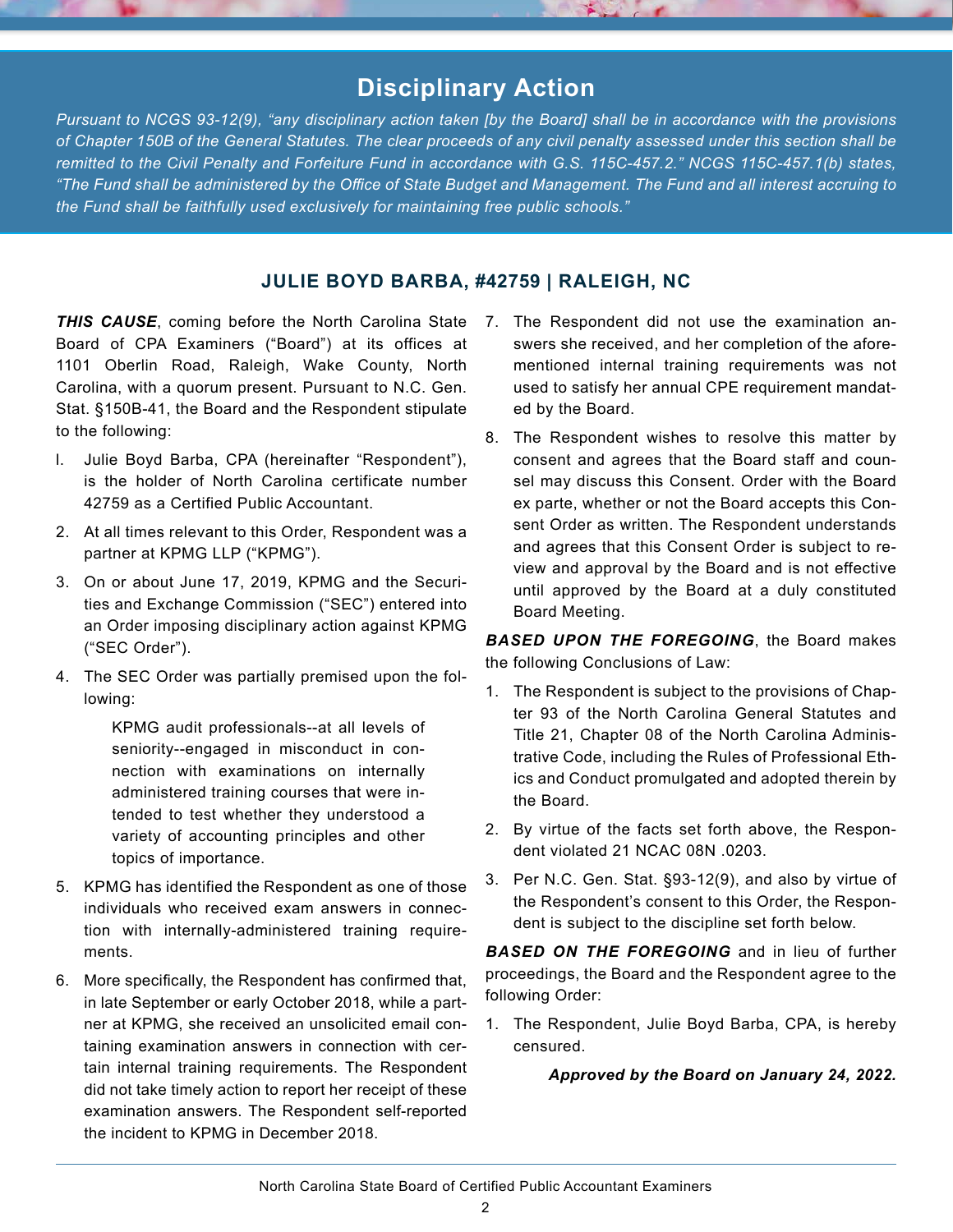#### **Succession Planning**

*continued from page 1*

- What is my timeline for achieving partner?
- What are the metrics I need to produce to be a candidate?
- How do I compare to other partner candidates?
- If the firm has different types or levels of partners, can you explain the differences and which do you see in my future?
- What are the buy-in requirements and how will they be funded—personal savings, grossed up earnings, loan program, etc.?
- What agreements will I sign?
- How will my progress toward partner be evaluated?

Working together over the years, it is easy to assume a young CPA already knows what being a partner is all about. You did, after all, set a great example, right?!

To help ensure success, future partners need to be provided additional opportunities. While you did provide that great example of a partner, do not underestimate the power of your mentorship to a young CPA.

Be open, honest, candid, and transparent when answering their questions. We are striving to fill your big shoes. Give future partners the opportunity to assess requirements, demands, and expectations of the roles ahead of them. Invest in additional leadership training.

Young CPAs of today will be shaping the young CPAs of tomorrow. Plan new partner trainings to include topics such as key documents, compensation systems, profitability factors, key responsibilities, etc. Start by asking yourself, *what are you providing for your future partners right now?*

Lastly, young CPAs are seeking something that may not have happened many years ago—we want to be included.

Young CPAs are empowered by making a difference so grant them the opportunities to make a difference in your firm. Give young CPAs the chance to have a voice, whether it be in a group or one-on-one setting.

From leading a technology initiative to leading a workplace program for retention, young CPAs are willing to drive change for the better. *Are you including your future partners now in the decisions that will be a part of their future?*

What we can learn is that succession planning can be a joint effort on the part of current and future firm leaders. A significant part of the future success of our profession will be the unified transition of firms to the next generation.



# **Need More Information about Succession Planning?**

**Visit [www.ncacpa.org](http://www.ncacpa.org /succession-planning-tools-resources) [/succession-planning](http://www.ncacpa.org /succession-planning-tools-resources)[tools-resources](http://www.ncacpa.org /succession-planning-tools-resources) for additional articles, complimentary CPE, and other educational resources.**

# **CPA Certificates Issued**

On February 21, 2022, the Board approved the following individuals for North Carolina CPA licensure:

Thomas Michael Abele Katherine Elizabeth Austin Camille Patrice Bailey Heather McDougal Becker Lynda S. Bertoia Jacob Tim Bishop Daniela Nicole Boateng Mical Willson Bovee Kristen Suzanne Castle Katherine Doyle Cerotzke Bryan Albert Ching Gabrielle Rodriguez Conner Caroline McGowan Cox Thomas Herman Dehnel Andrea Lee Dobbie Ginisa McCarthy Ebert Allison Kay Edmonds William Tyler Ellis Joseph John Fragomeni Rohsaan Rohan Francis Logan Reid Galbreath Mario Gabriel Santiago Gandini John Ivan Gavrilov John Richard Guemple Aaron Thomas Gulibon Morgan Rose Halo Erin Stone Hetrick Jessica Ashlyn Hoff Tasha Jolynn Hogue

Kevin Thomas Jette Hutton Alexander Johnston George Ernest Karnazes Reid Benson Kelly Rebecca Leigh Krizner Joshua Ryan Lane Kevin S. May Matthew Todd Mitchell Aaron Matthew Montgomery Steven Maxwell Moon Andrew Lynn Moore Jeffrey Allen Moore Jr. Christopher E. Newman-Clifford Ji Seok Oh Brett Nathaniel Parlier Joseph Woodson Pollard Matthew Miller Purcell Kristina Nicole Salvagin Autumn Diana See Hunter James Shaffer Robert Saint Chase Short Gary Matthew Sigafoos John Raymond Strack Matthew David Sullivan Hailey Nicole Thomas Mitchell Austin Touchton Sarah King Tutor Andrew Gwyn Williams Carly Elizabeth Wolk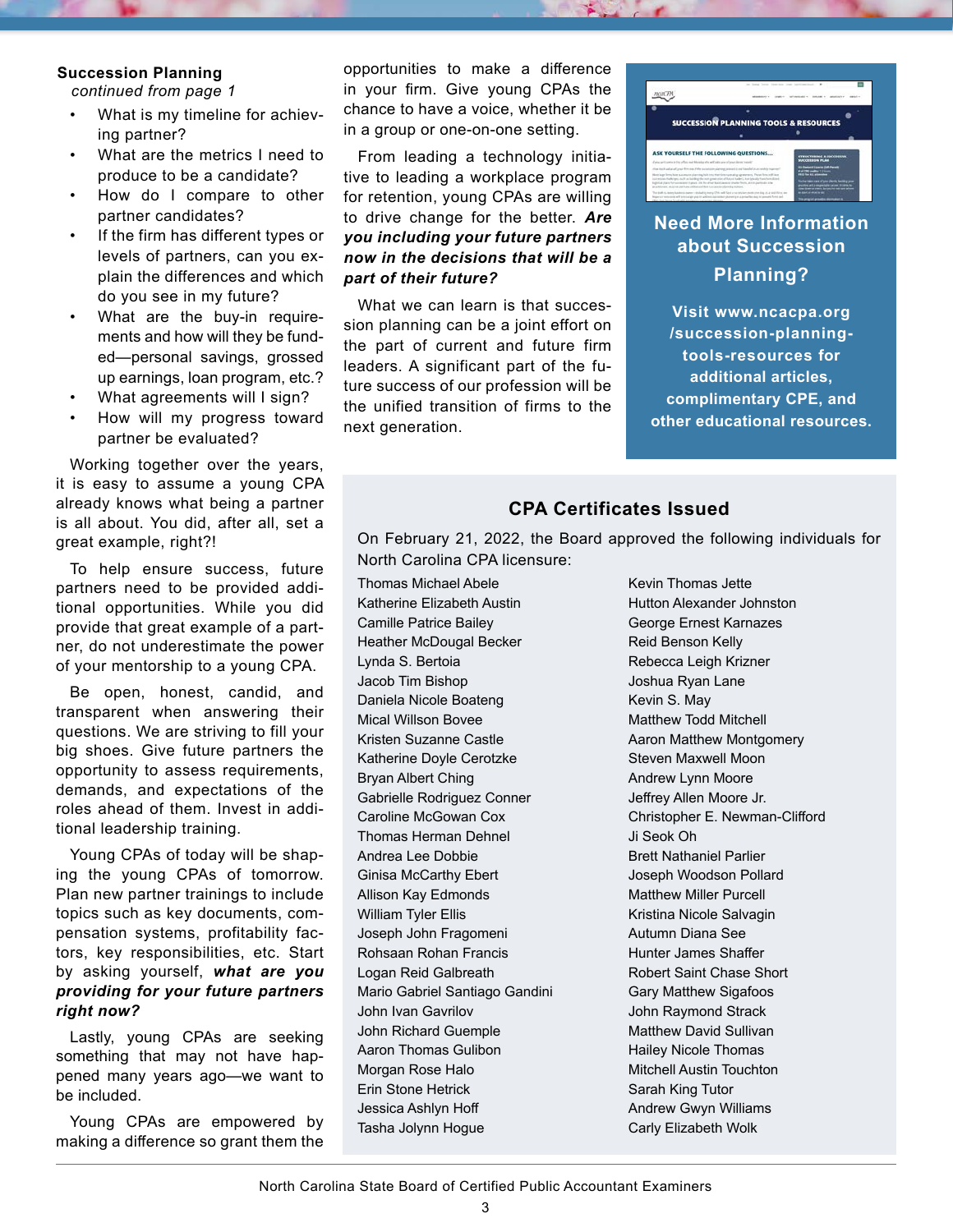### **Notice of Apparent Violation and Agreement to Cease the Use of the CPA Title**

# **JAMES E. AVENT, JR. | GREENSBORO, NC**

#### *TO THE ABOVE NAMED RECIPIENT:*

*WHEREAS,* the North Carolina State Board of Certified Public Accountant Examiners ("Board") is authorized by N.C. Gen. Stat. §93-12(16) to enforce the provisions of the North Carolina Certified Public Accountant Act ("Accountancy Act") through actions for injunctive relief regarding "a single violation" of this Chapter; and,

*WHEREAS,* pursuant to N.C. Gen. Stat. §93-1, "A 'certified public accountant' is a person who holds a certificate as a certified public accountant issued to him under the provisions of this Chapter."

*WHEREAS,* pursuant to N.C. Gen. Stat. §93-3, "It shall be unlawful for any person who has not received a certificate of qualification or not been granted a practice privilege under GS 93-10 admitting the person to practice as a certified public accountant to assume or use such a title, or to use any words, letters, abbreviations, symbols or other means of identification to indicate that the person using same has been admitted to practice as a certified public accountant."

*WHEREAS,* pursuant to N.C. Gen. Stat. §93-6, "It shall be unlawful for any person to engage in the public practice of accountancy in this State who is not a holder of a certificate as a certified public accountant issued by the Board, unless such person uses the term 'accountant' and only the term 'accountant' in connection with his name on all reports, letters of transmittal, or advice, and on all stationery and documents used in connection with his services as an accountant, and refrains from the use in any manner of any other title or designation in such practice."

*WHEREAS,* pursuant to N.C. Gen. Stat. §93-13, "A violation of G.S. 93-3, 93-4, 93-5, 93-6, or 93-8 shall be a Class 1 misdemeanor."

*WHEREAS,* James E. Avent, Jr. (hereinafter "Respondent") has not been licensed as a CPA in North Carolina since September 23, 2013.

*WHEREAS,* Respondent signed a Consent Order agreeing to voluntarily surrender his CPA license permanently and to "not offer or render services as a CPA or otherwise trade upon or use the CPA title in this State whether

through CPA mobility provisions or substantial equivalency practice privileges or in any other manner."

*WHEREAS,* Respondent is the subject of a third-party complaint alleging that Respondent represented himself as a CPA to the complainant's father, resulting in his being identified as a CPA in the complainant's father's will, which was executed on May 27, 2020.

*WHEREAS,* Respondent has continued to use the CPA title and has allowed himself to be referenced as a CPA on multiple websites including LinkedIn and Facebook. Respondent's use of the title "CPA" or "Certified Public Accountant" conveys the false impression that he is authorized to use a title other than 'accountant' when, in fact, he is not lawfully authorized to use the title "certified public accountant" or "CPA" in this State. Such a representation is misleading and contrary to N.C.G.S. §93-1, §93-3, and §93-6.

*WHEREAS,* the Board believes that the aforementioned action is contrary to the Accountancy Act and gives notice of the same.

#### *IT IS THEREFORE AGREED THAT:*

Respondent recognizes that he is in violation of the Accountancy Act and agrees to refrain from using in any manner the title "CPA" or "Certified Public Accountant" in the State of North Carolina and will refrain from engaging in the public practice of accountancy in the State of North Carolina as a "CPA" or "Certified Public Accountant."

The Board agrees that as long as Respondent abides by the terms of this Agreement, it will not pursue civil relief pursuant to N.C. Gen. Stat. §93-12(16) or criminal charges pursuant to N.C. Gen. Stat. §93-13.

- *By:* James E. Avent, Jr.
- *Date:* February 17, 2022
- *By:* David R. Nance, CPA, Executive Director
- *Date:* February 18, 2022
- *By:* North Carolina State Board of Certified Public Accountant Examiners
- *Date:* February 21, 2022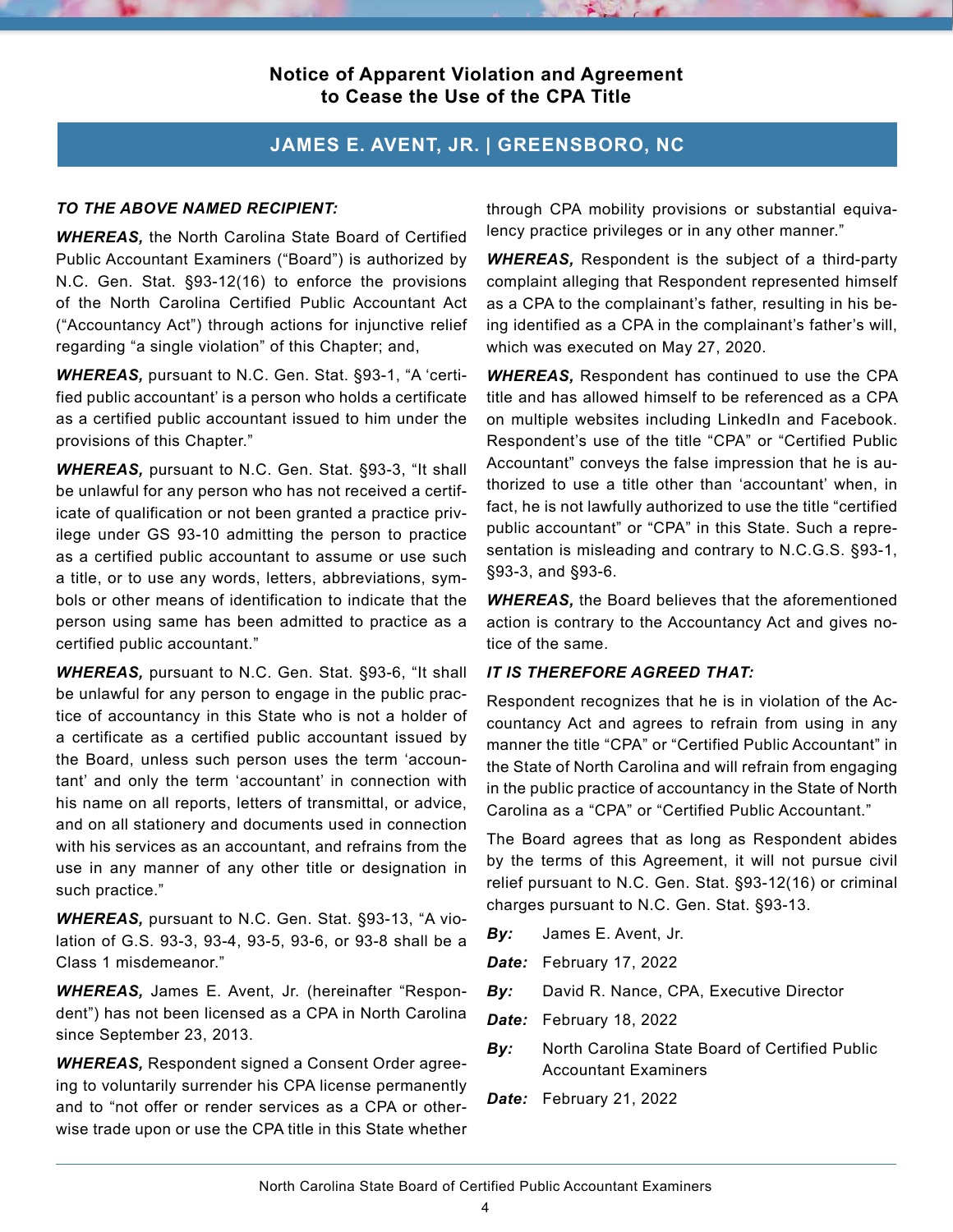| If you take your exam<br>on or before: | Your target score<br>release date is: |
|----------------------------------------|---------------------------------------|
| March 31, 2022                         | April 12, 2022                        |
| April 23, 2022                         | May 10, 2022                          |
| May 16, 2022                           | May 24, 2022                          |
| June 8, 2022                           | June 16, 2022                         |
| June 30, 2022                          | July 12, 2022                         |

- All dates and times are based on the Eastern Standard Time (EST) zone.
- For most candidates, Prometric sends Exam data files to the AICPA within 24 hours after you complete testing.
- Exam data files received after the AICPA cutoff dates will result in subsequent scheduled target score release dates.
- Follow NASBA on Twitter (@NASBA) for score release updates.

# **Exam Score Release Dates By the Numbers: CPA Certificates**

As of March 1, 2022, North Carolina had 22,361 active CPA certificates. The following charts show the certificates by type and by residency.



# **CPA Exam Performance Summary: 2021 Q-4 North Carolina**

| <b>OVERALL PERFORMANCE</b> |        | <b>SECTION PERFORMANCE</b> |                 |       |        |
|----------------------------|--------|----------------------------|-----------------|-------|--------|
| <b>Unique Candidates</b>   | 661    |                            | <b>Sections</b> | Score | %Pass  |
| <b>New Candidates</b>      | 153    | <b>First-Time</b>          | 274             | 70.99 | 47.08% |
| <b>Total Sections</b>      | 838    | Re-Exam                    | 563             | 72.17 | 52.40% |
| Passing 4th Section        | 119    | <b>AUD</b>                 | 213             | 69.69 | 44.13% |
| Sections/Candidates        | 1.27   | <b>BEC</b>                 | 193             | 77.85 | 63.21% |
| Pass Rate                  | 50.72% | <b>FAR</b>                 | 239             | 67.2  | 42.26% |
| <b>Average Score</b>       | 71.80  | <b>REG</b>                 | 193             | 73.23 | 55.96% |
|                            |        |                            |                 |       |        |

# **JURISDICTION RANKING**

| <b>Candidates: 16</b> | <b>Sections: 16</b> | Pass Rate: 24 |  |
|-----------------------|---------------------|---------------|--|
|                       |                     |               |  |

**Candidates: 16 Sections: 16 Pass Rate: 24 Average Score: 16**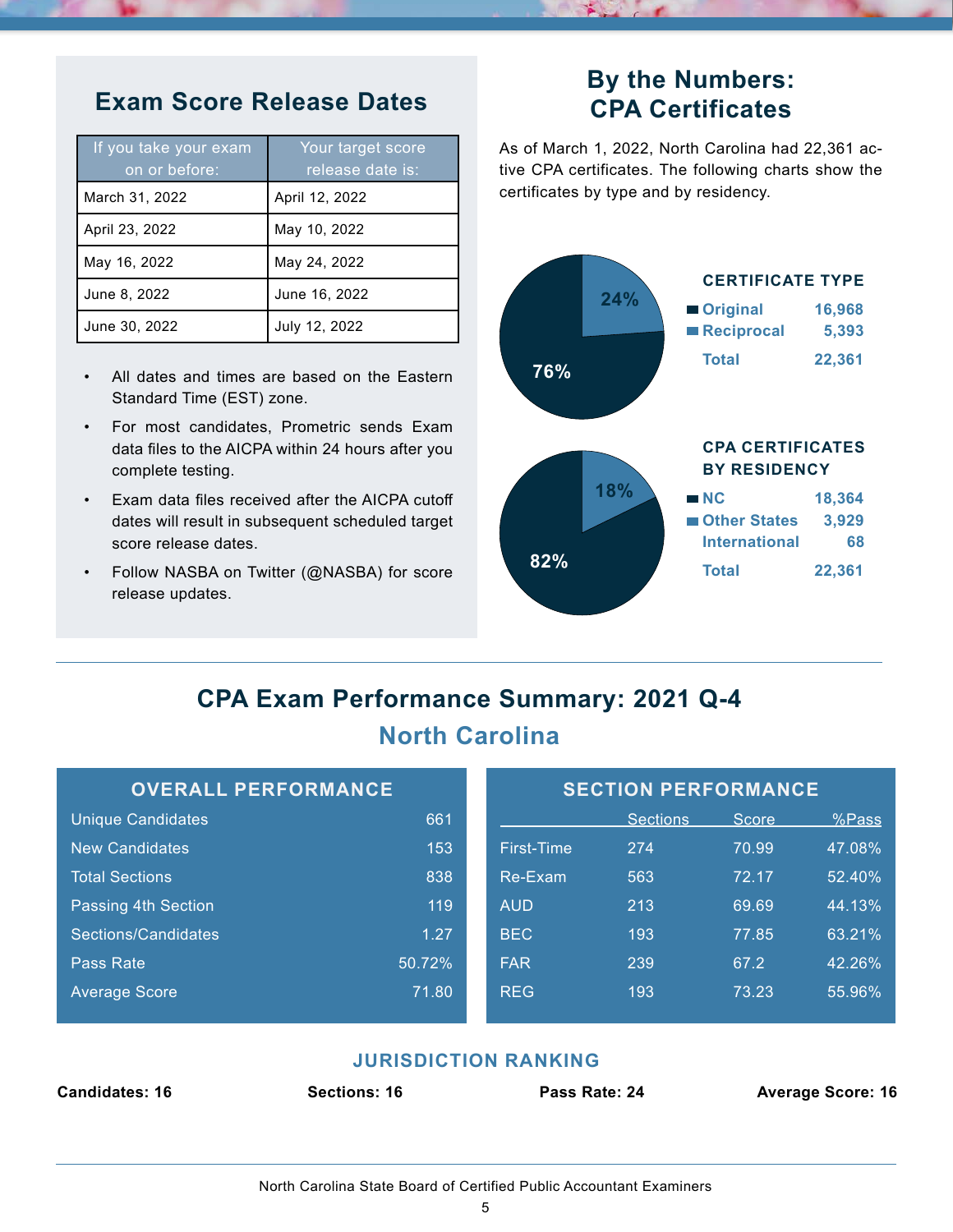# **CPE Audit Orders**

*The following matters are excerpted from Consent Orders issued by the Board in response to the findings of the Continuing Professional Education (CPE) audit. Under NCGS 93-12(9), civil penalties are remitted to the North Carolina Civil Penalty and Forfeiture Fund ("Fund") per NCGS 115C-457.2*

# **Timothy K. McDaniel, #14589 | Huntersville, NC Get Ready for CPA**

The Board opened a case against Timothy K. McDaniel ("Respondent") for failure to complete the CPE required to renew his North Carolina CPA license.

When completing the 2020-2021 individual certificate renewal, Respondent stated he had completed the CPE required for certificate renewal.

As part of the CPE audit, the Board staff asked Respondent to provide certificates of completion for the CPE reported to meet the 2019 and 2020 requirements.

Although Respondent was able to document his 2020 CPE hours, he was unable to substantiate completion of six CPE hours to meet the 2019 requirement.

The Respondent's actions as set out above constitute violations of 21 NCAC 08N .0202(a), .0202(b)(3), and .0202(b)(4).

Based on the foregoing and in lieu of further proceedings, the Board and Respondent agree to the following Order:

- 1. Respondent's CPA certificate is suspended for one (1) year; however, the suspension is stayed. The Board will lift the stay if Respondent engages in further violations of the Board's Rules of Professional Ethics and Conduct.
- 2. Respondent shall pay a one thousand dollar (\$1,000) civil penalty with this Consent Order.

#### **Anthony Craig Stephenson, #16804 | Cary, NC**

The Board opened a case against Anthony Craig Stephenson ("Respondent") for failure to complete the CPE required to renew his North Carolina CPA license.

When completing the 2020-2021 individual certificate renewal, Respondent stated he had completed the CPE required for certificate renewal.

As part of the CPE audit, the Board staff asked Respondent to provide certificates of completion for the CPE reported to meet the 2019 and 2020 requirements.

Although Respondent was able to document his 2020 CPE hours, he was unable to substantiate completion of the ethics CPE course to meet the 2019 requirement.

The Respondent's actions as set out above constitute violations of 21 NCAC 08N .0202(a), .0202(b)(3), and .0202(b)(4).

Based on the foregoing and in lieu of further proceedings, the Board and Respondent agree to the following Order:

- 1. Respondent's CPA certificate is suspended for one (1) year; however, the suspension is stayed. The Board will lift the stay if Respondent engages in further violations of the Board's Rules of Professional Ethics and Conduct.
- 2. Respondent shall pay a one thousand dollar (\$1,000) civil penalty with this Consent Order.



# **License Renewal**

It's almost time to renew your individual CPA license for 2022-2023.

While you are waiting for the Board to launch the online renewal, there are things you can do to prepare for license renewal.

- Use the "Address Change" link on the Board's website (**[nccpaboard.gov](http://nccpaboard.gov)**) to update your email address, telephone number, mailing address, and employment information.
- Locate and organize your 2021 CPE Certificates of Completion. Make sure you have a certificate for each course completed (including carry-forward credits) to meet the annual requirement.

If you are an NCACPA member, you can download a transcript of your NCACPA courses from your member account.

• Add up the 2021 CPE credits you completed before December 31, 2021. Don't forget to include carry-forward hours/ minutes.

If you were licensed as a North Carolina CPA before March 31, 2022, the requirement is 40 hours (2,000 minutes), including at least one hour (50 minutes) of professional or regulatory ethics from a sponsor on the National CPE Sponsor Registry.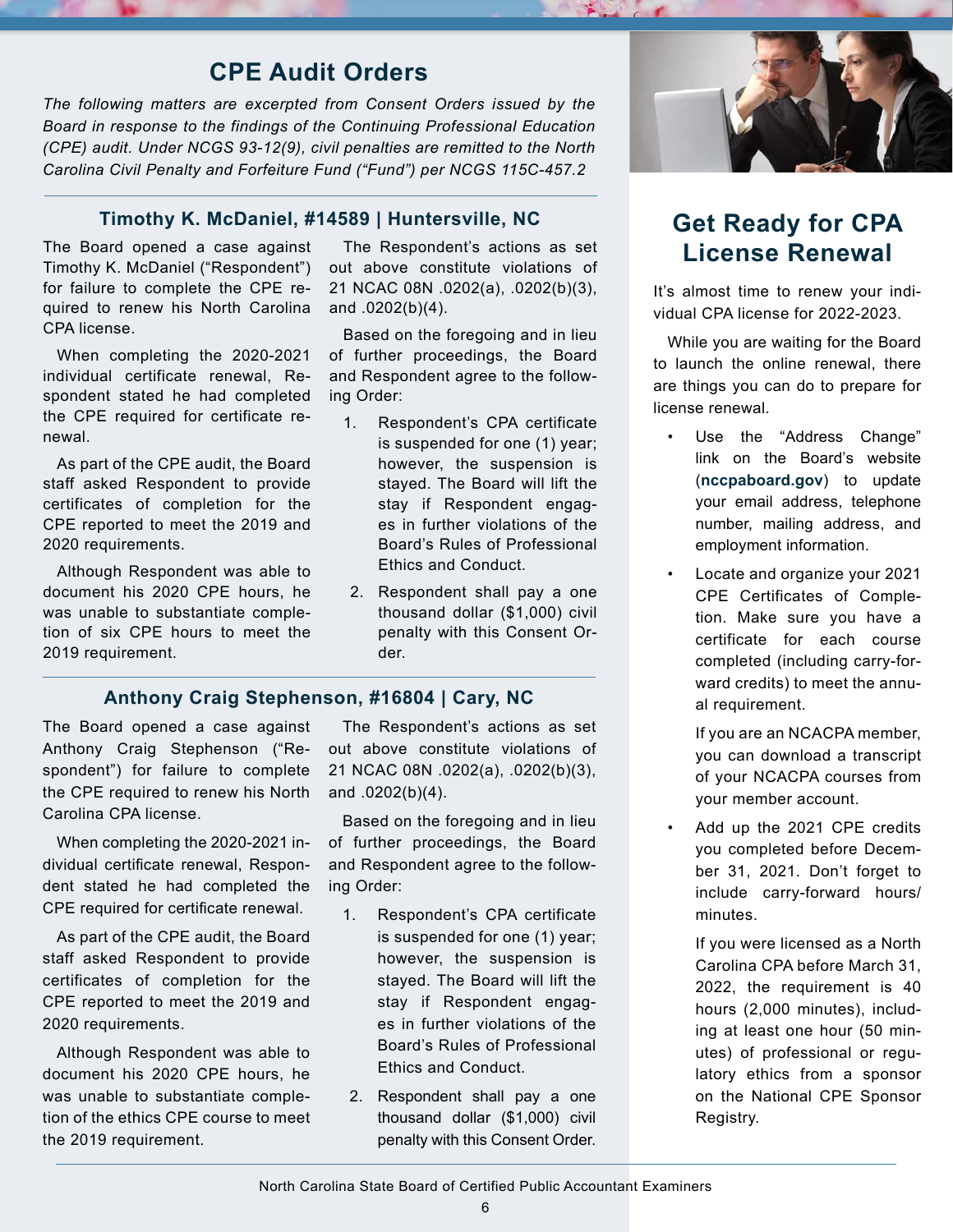# **50 Years of NC CPA Licensure**

Congratulations to the following individuals who have been licensed as North Carolina CPAs for 50 years:

**January 1972** William Blaine Hawkins

#### **February 1972**

Robert Douglas Barry Hilton Wayne Comstock William Hall Formy-Duval

#### **March 1972**

John Francis Camp Gerald Wayne Dodd Claud Lee Dunn Jr. Larry Wayne Lassister Thomas Albert Nichols Kenneth Donald Smith Milton Lee West

# **Successful Uniform CPA Exam Candidates**

The Board is pleased to announce that the following North Carolina Uniform CPA Exam candidates passed the Exam between January 1, 2022, and January 31, 2022:

Simon Belokowsky Rebecca Marie Crumpler Allyson Neeley Davis Carlyn Appleton Flake Bradley Austin Fye-Duell Stephanie Joy Harris Marsha Veil Hughes Hannah Murphy Jabusch Timothy Blake Jackson Abby Leann Joyner Benin G Lester Henry Clyde McDonald Dennis Jon Munise Cynthya Nunez Heather Nicole Shamblin Brandon James Taylor Malorie Mendoza Virovets Austin Patterson Williams Avery Suzanne Younis

# **CPA License Reclassifications**

At its February 21, 2022, meeting, the Board approved the applications for CPA license reclassification submitted by the following individuals:

| <b>Reinstatement</b>        |  |
|-----------------------------|--|
| Lauren Follmer Ball, #24509 |  |

| Karen Hopper Chiuchiolo, #23381 | Tega Cay, SC    |
|---------------------------------|-----------------|
| Karen Elaine Jolley, #40304     | Ozark, MO       |
| Kara Shan Kessinger, #20853     | Burlington, NC  |
| Jennifer Marie Woods, #33418    | Chapel Hill, NC |
|                                 |                 |

#### **Reissuance**

Kimberly Patrice Bereznak, #39304 Chicago, IL

Charlotte, NC

#### **Inactive Status**

Between February 11, 2022, and March 10, 2022, the Board approved the individuals listed below for inactive status. "Inactive," when used to refer to the status of a person, describes a person who has requested inactive status and has been approved by the Board and who does not use the title certified public accountant, nor does he or she allow anyone to refer to him or her as a certified public accountant, and neither he nor she nor anyone else refers to him or her in any representation as described in Rule .0308(b) of this Section [21 NCAC 08A .0301(b)(20)].

| Tracey Whitley Hilker, #14989       | Huntersville, NC   |
|-------------------------------------|--------------------|
| Phillip Roy Huffman, #14189         | Greensboro, NC     |
| Carol Ann Wahula, #27180            | Lancaster, SC      |
| Richard Lee Smiley, #14761          | Apex, NC           |
| Matthew Soren Christensen, #22570   | Raleigh, NC        |
| Beverly A. Kelly, #28568            | Gastonia, NC       |
| George Wiese Beckwith, #41709       | Hillsboro, TX      |
| Mary Hill, #17508                   | Christiansburg, VA |
| Clarence Richard Jordan Jr., #15995 | Matthews, NC       |
| Ashley Elizabeth Milne, #35046      | Apex, NC           |
| Kathy Lynn Morris, #16211           | Raleigh, NC        |
| Lindsay Marie Johnson Cook, #42108  | Charlotte, NC      |
| Bruce William MacEwen, #8216        | Atlanta, GA        |
| Jack Eugene Fisher, #9442           | Alpharetta, GA     |
| Carlene Ann Kamradt, #27044         | Fayetteville, NC   |
| Laurie Clements LeGrand, #14055     | Belmont, NC        |
| Rebecca M. Wolf, #34577             | Huntersville, NC   |
| Brian Davis Hollingsworth, #25693   | Caldwell, ID       |
| Richard Lee McRae, #10383           | Fort Mill, SC      |
| Paul Arthur Verhaeghe, #13547       | Charlotte, NC      |
| Patricia Ann Sutherland, #34163     | Apex, NC           |
|                                     |                    |